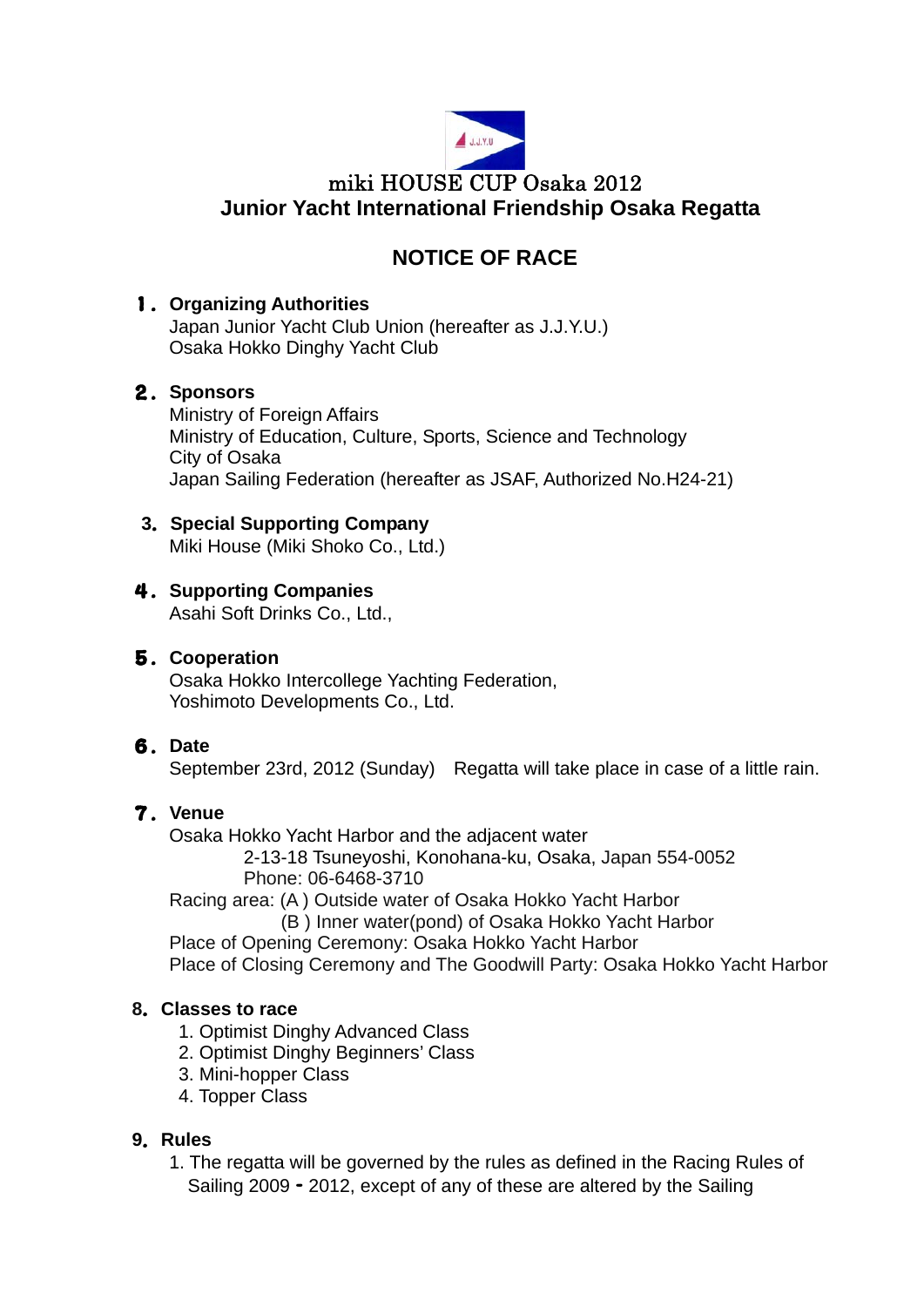Instructions.

- 2. Appendix P will apply.,
- 3. If there is a conflict between the languages, the English text will take precedence.

### **10. Advertising**

Boats are maybe required to display the advertising materials chosen and supplied By Organizing Authorities.

#### **11. Eligibility and Sailors' age in each class**

- 1. All Japanese sailors shall be a member of JSAF at the time of registration. (The application for the membership will be accepted at the time of registration)
- 2. The sailors whom Organizing Authorities have accepted.
- 3. The sailors of each class shall fulfill the following age limitation on 2<sup>nd</sup> April,2012. **(1)** Optimist Dinghy Advanced Class From 8 to 15 years old ②Optimist Dinghy Beginners' Class(Sailing experience less than one year) From 8 to 15 years old 3 Mini-Hopper Class **State Class** From 10 to 15 years old ④Topper Class From 10 to 15 years old

#### **12. Entry fee and Application procedure**

- 1. The entry fee including The Goodwill Party fee is Yen 4,000 per each sailor. The Goodwill Party fee is Yen 1,000 per each person of the coaches, the parents and the family.
- 2. The entry shall be made with the official forms to Regatta Committee Office by mail, facsimile or E-mail not later than 14th September, 2012.

Regatta Committee Office is as follows;

Junior Yacht International Friendship Osaka Regatta 2012 c/o Secretary General of Japan Junior Yacht Club Union

Address: 3-16-13,Kugenuma Matsugaoka,Fujisawa City,Kanagawa Pref., Japan 251-0083 Phone & Facsimile: 0466-90-3617 & 0466-90-3618 Cellular phone : 090-8497-6874 E-mail address : [info@jjyu.net](mailto:info@jjyu.net)

**Entry fee remittance account**  Sumitomo Mitsui Banking Corporation Shinbashi Branch Office Account: Saving Deposit No.0744610 Account Name: Junior Yacht International Friendship Regatta ( ジ゙ュニアヨットコクサイシンゼンレガッタ)

#### **13. Schedules of the Races and Events**

 September 23rd (Sunday) Osaka Hokko Yacht Harbor 08:00~09:00 Registration Distribution of Sailing Instructions 09:00~09:30 Opening Ceremony & Skippers Meeting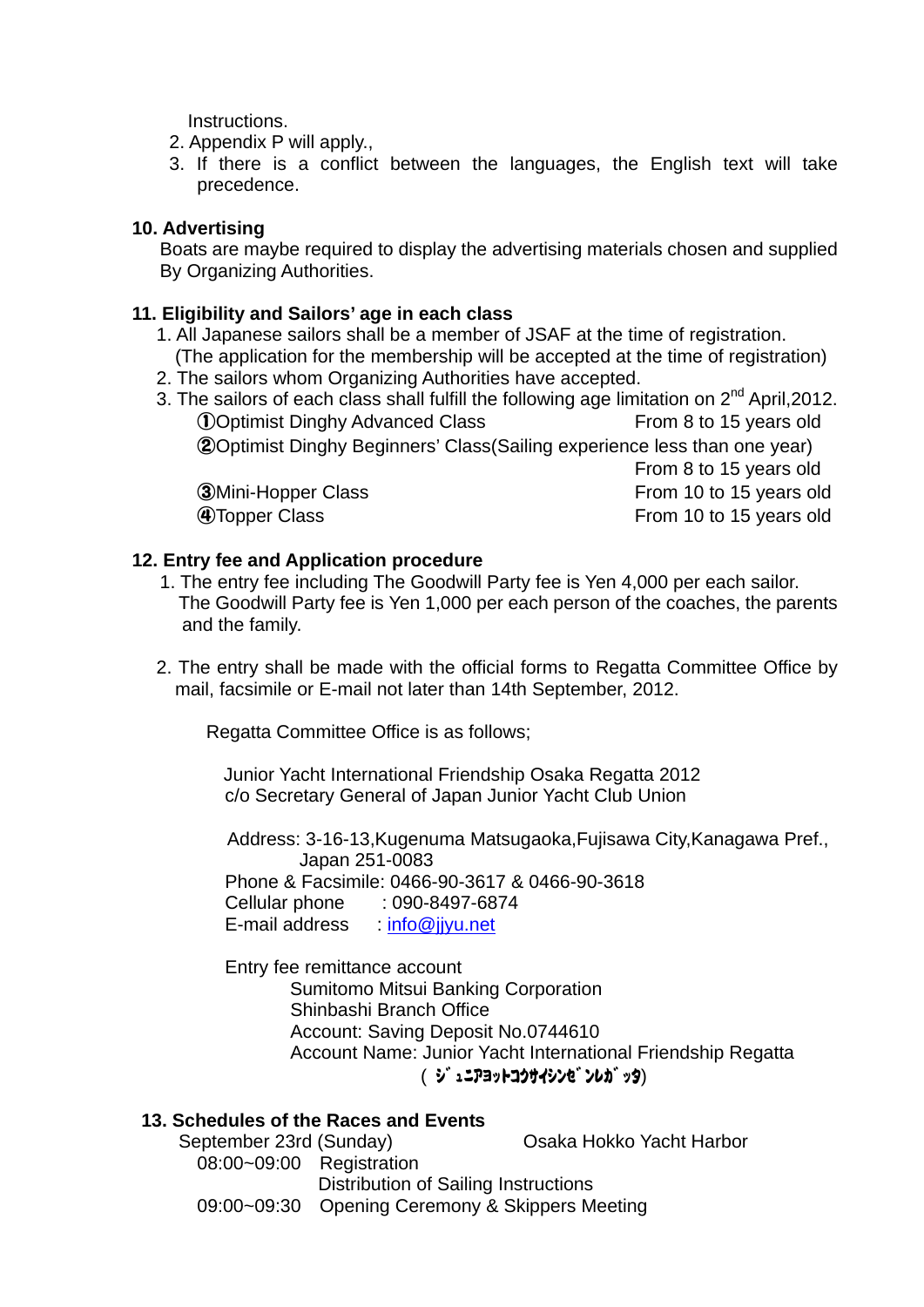Schedules of Races and Time of The Warning Signal

| Racing area "A"                                                            | Racing area "B"                          |
|----------------------------------------------------------------------------|------------------------------------------|
| <b>◇Mini-hopper Class</b>                                                  | <b>◇Optimist Dinghy Beginners' Class</b> |
| <b>Topper Class</b>                                                        |                                          |
|                                                                            | 1 <sup>st</sup> Race<br>09:55            |
| 1 <sup>st</sup> Race<br>09:55                                              |                                          |
|                                                                            |                                          |
|                                                                            |                                          |
| $\Diamond$ Optimist Dinghy Advanced Class                                  |                                          |
| 10:00<br>1 <sup>st</sup><br>Race                                           |                                          |
| $\overline{2^{nd}}$ , $3^{rd}$ and $4^{th}$ Race will follow continuously. |                                          |
| But after 15:00, The Warning Signal will not be made.                      |                                          |

When the following race is intended to be held, the race committee signal boat will display orange flag with one sound to alert the boats at least 4 minutes before the warning signal for the next race is displayed.

16:00~17:30 Closing Ceremony (Prize Giving Ceremony) & Goodwill Party

17:30 Regatta will be dismissed

All participants are requested to clean the surrounding places of the party venue.

Schedules of Races may be changed depending on the weather conditions or other reasons.

# **14**.**Sailing Instructions**

The Sailing Instructions will be specified in the regatta program to be distributed at the time of the registration on September 23rd, 2012.

Also, it will be available on the home page of J.J.Y.U. and Osaka Hokko Dinghy Club toward the end of August 2012.

J.J.Y.U. URL : [http://www.jjyu.net](http://www.jjyu.net/) Osaka Hokko Dinghy Club URL :<http://www.iyashibox.com/OHDC/index.phb>

# **15**.**Courses**

The courses to be sailed are as detailed in Diagram attached.

 Racing area B will be in the pond of Osaka Hokko Yacht Harbor and the courses will be posted on the official notice board.

# **16**. **Scoring and Number of races**

- 1. 4 races are planned for both racing areas.
- However, at least one race is required to be completed to constitute the series.
- 2. Each boat's series score will be the total of her all race scores. This changes Appendix A2.

# **17. Prizes**

Prizes will be given as follows:

1. The Medal of Gold, Silver and Bronze will be presented to  $1<sup>st</sup>$ ,  $2<sup>nd</sup>$  and  $3<sup>rd</sup>$